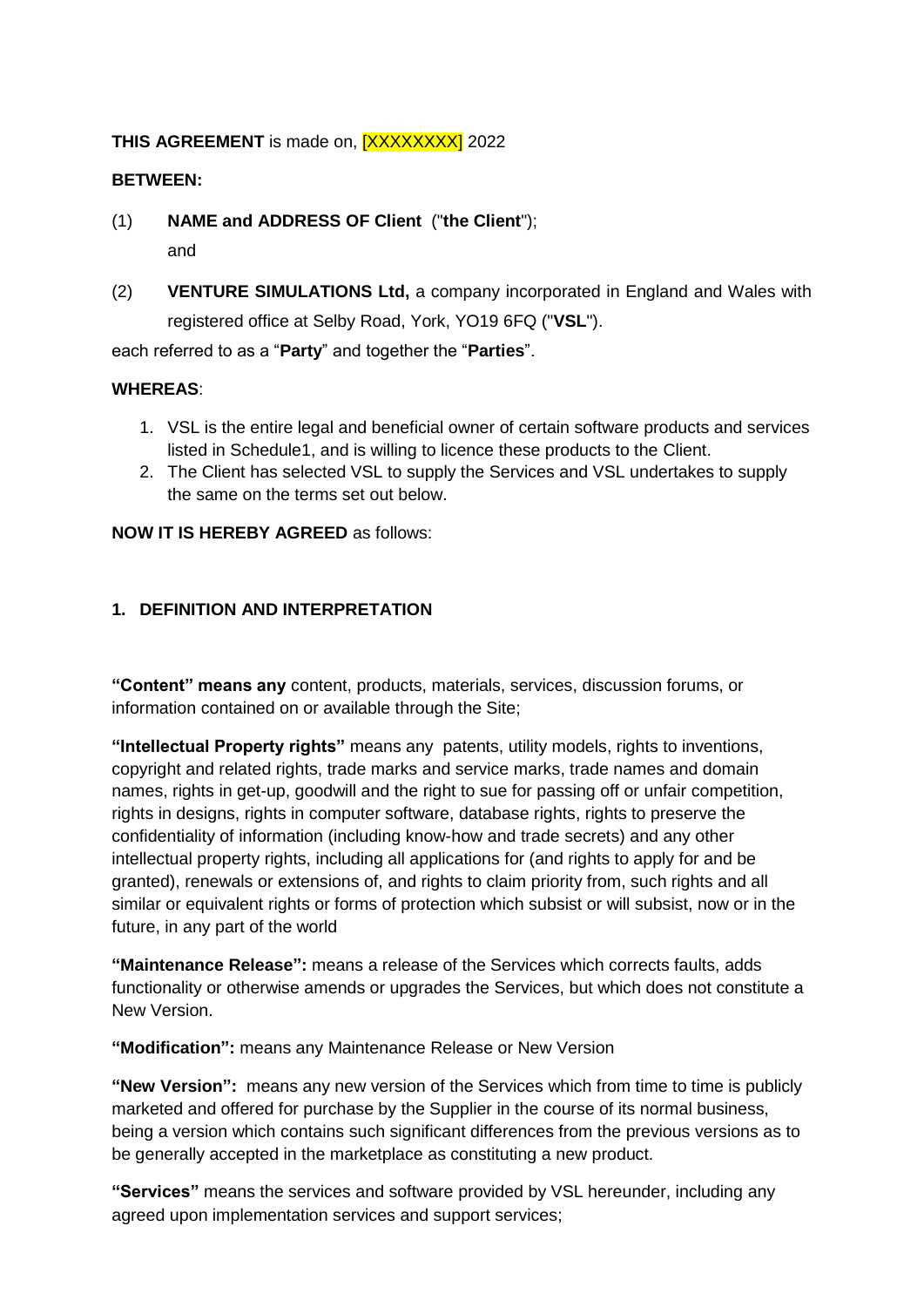**"Site"** means VSL's business simulation learning solutions services (SimVenture Classic, SimVenture Evolution & SimVenture Validate and related training) as well as the information on its websites [www.simventure.com,](http://www.simventure.com/) [www.simventure.com/Classic,](http://www.simventure.com/Classic) [www.simventure.com/Evolution](http://www.simventure.com/Evolution) and [www.simventure.com/Validate.](http://www.simventure.com/Validate)

"**Significant**" in the context of defects, diminution of functionality or performance, means that the user(s) of the software is effectively prevented from using the software as it was specified at the point of purchase.

# **2. LICENSE AND ACCOUNT TERMS**

- *2.1* **(SimVenture Classic)** SimVenture Classic Licenses are defined as follows:
	- *2.1.1 Personal and Student licenses* must be installed on personal computers owned by an individual. Personal and Student licenses must not be installed on computers belonging to an organisation or institution and cannot be purchased or used within a teaching or commercial environment without the advance written permission of VSL.
	- *2.1.2 School licenses* can be installed on School, Academy or Sixth Form College computers. School licenses must not be installed on College, University or computers belonging to a public or commercial organisation or institution without the express written permission of VSL.
	- *2.1.3 College licenses* can be installed on School, Academy, Sixth Form College or Further Education College (or equivalent) computers. College licenses must not be installed on University or computers belonging to a public or commercial organisation or institution without the express written permission of VSL.
	- *2.1.4 Higher Education licenses* can be installed on School, Academy, Sixth Form College, Further Education College (or equivalent) or computers used within a Higher Education environment. Higher Education licenses must not be installed on computers belonging to a public or commercial organisation or institution without the express written permission of VSL.
	- *2.1.5 Public Sector/NGO licenses* can be installed on School, Academy, Sixth Form College, Further Education College (or equivalent), Higher Education and computers used within a Public Sector/NGO environment. Public Sector/NGO licenses must not be installed on computers belonging to a commercial organisation or institution without the express written permission of VSL*.*
	- *2.1.6 Commercial licenses* can be installed on any computer belonging to an individual or organisation and used for any purpose.

Classic Licenses purchased by an institution are solely for use by people working at or studying for a formal qualification within that institution at that single location. Licenses cannot be used for external events and/or with external third party individuals or groups without clear and advance written permission from VSL.

### *2.2* **(SimVenture Evolution) SimVenture Evolution Accounts are defined as follows:**

- *2.1.1 Education Accounts* are accounts that are used within a formal and registered educational environment where users of the Services are working towards a recognised qualification.
- *2.1.2 Corporate Accounts* are accounts for use within any commercial environment.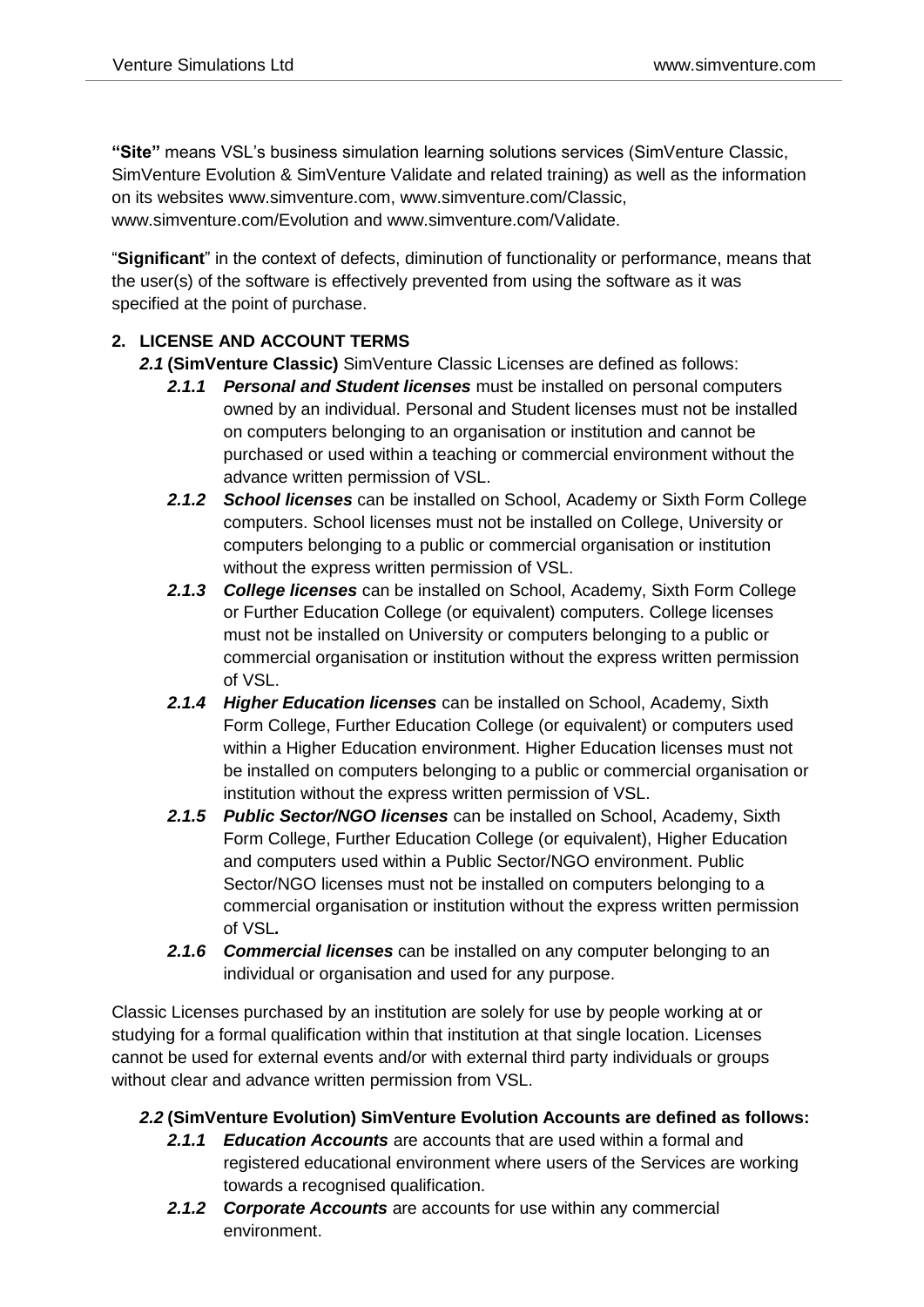SimVenture Evolution Licenses purchased by an institution are solely for use by people working at or studying for a qualification provided directly by that institution. Licenses can in certain circumstances be used for external events or with external third parties but clear written permission from VSL is required in advance.

### *2.3* **DELIVERY, ACCEPTANCE AND INSTALLATION**

- 2.3.1 VSL shall ensure that the Services are available to the Client upon a date agreed between the Parties ("Delivery Date"), and time shall be of the essence regarding the Delivery Date.
- *2.3.2* For a period of 30 days commencing the installation or use of the Services, the Client may discontinue this licence of Services if there is an agreed and clear material breach and the software supplied does not perform to the Client's satisfaction. If the Client does so, VSL shall immediately refund up to 100% of all monies paid by the Client under this licence and, on receipt of that refund, this licence shall terminate.
- **2.3.3** The Client may reject any modification delivered by VSL, by written notice, within one month of delivery, if tests carried out by the University establish on reasonable grounds that its use would result in any significant diminution of the performance or functionality of the Services.
- *2.3.4* Upon such rejection:
	- **2.3.4.1** VSL shall either correct the modification and re-issue it or withdraw it: in the case of a Maintenance Release, the Client may within a reasonable time require VSL to supply, free of charge, such additional services as are required to rectify any defect in the Services which the Maintenance Release was intended to rectify.

### *2.4* **LICENCE AND DURATION**

- 2.4.1 Upon payment of the fees listed in Schedule 1, VSL shall grant to the Client a non-exclusive licence to the Services for the period stated in Schedule 1.
- 2.4.2 VSL will provide the Client with all Maintenance Releases generally made available to its customers. VSL warrants that no Maintenance Release will adversely affect the then existing facilities or functions of the Services in any significant manner.

### **3. PRICE AND PAYMENT**

- *3.1* The price for Services and related services will be as quoted in sterling by VSL for the Services.
- *3.2* The price may increase where the services or the quote are altered in accordance with the Client's instructions. VSL shall notify the Client of any price increase that results from any alteration before such alternation shall come into effect.
- *3.3* All prices quoted by VSL shall be exclusive of VAT where applicable, and all prices quoted shall be valid for 30 days from the date of the agreed quote.
- *3.4* Unless otherwise agreed within Schedule 1, all fees shall be payable within 30 days of a valid invoice.
- *3.5* Unless otherwise agreed in Schedule, all payments must be made in Sterling currency.
- *3.6* Notwithstanding the above any Services provided to first time customers must be paid for in full on receipt. VSL reserves the right to request references in respect of the Client where any credit is to be given. Where payment is not made in accordance with this Agreement VSL reserves the right to charge interest at 5% (or 4% above the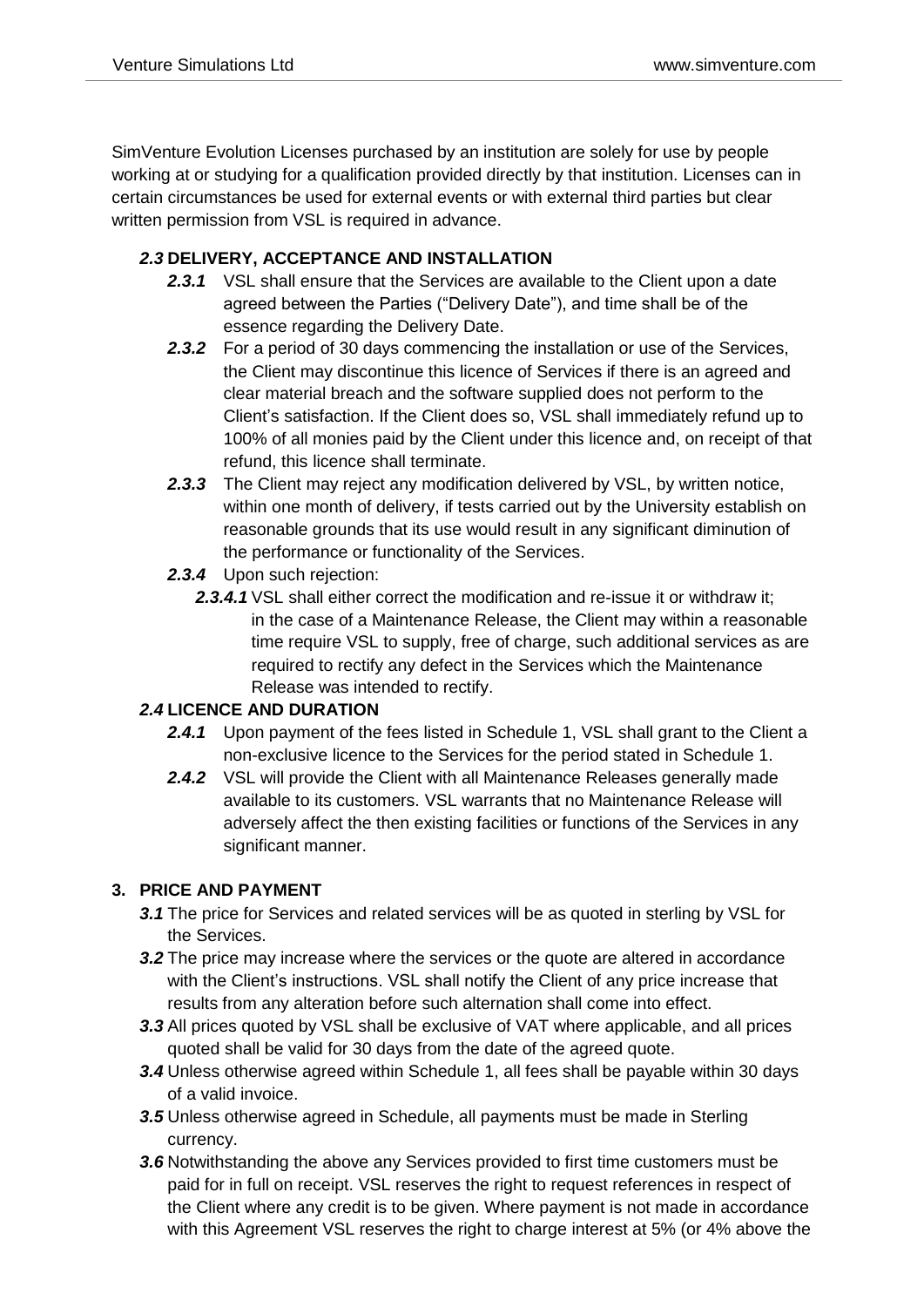Bank of England base rate where the base rate is greater than 1%) on any late payment, until such time as the payment is made in full. In addition to the interest charge and to cover all administration of any late payment, VSL will charge £15 for every monthly statement generated as a result of payment being late.

## *3.7* **Cancellations and Postponements:**

- *3.7.1* In the event of cancellation or postponement of a project once commissioned, a fee will be charged by VSL to cover costs of all work undertaken, services provided, expenses and overheads, and commitments made up to the time of cancellation. If VSL has occurred costs from third parties to supply the work e.g. sub-contracting, then this element of the agreed quotation must be paid in full.
- **3.7.2** In the event of the Client cancelling a training course or a place on a training course run by VSL, payment will be required in full from the Client if the cancellation is made within 7 working days or less of the course taking place.
- *3.7.3* In the event of VSL having to cancel or postpone a training course run for the Client, the Client will be allowed to claim for any proven out of pocket expenses that may have been incurred at the time of cancellation. VSL will not be liable to pay the Client for any consequential costs arising from the cancellation of a course.

# **4. CONFIDENTIALITY AND PUBLICITY**

- *4.1* Each party undertakes that it shall not at any time during or the Contract or after the Contract is completed , disclose to any person any confidential information concerning the business, affairs, customers, clients or suppliers of the other party, except as permitted by clause 4.2.
- *4.2* Each party may disclose the other party's confidential information:
	- *4.2.1* to its employees, officers, representatives, subcontractors or advisers who need to know such information for the purposes of carrying out the party's obligations under the Contract. Each party shall ensure that its employees, officers, representatives, subcontractors or advisers to whom it discloses the other party's confidential information must comply with this clause 4; and
	- *4.2.2* as may be required by law, a court of competent jurisdiction or any governmental or regulatory authority.
- *4.3* Neither party shall use the other party's confidential information for any purpose other than to perform its obligations under the Contract.
- *4.4* VSL warrants that it will only use the Client's logo for publicity purposes on its own website but the client can request at any time for the logo to be removed.

### **5. VSL WARRANTIES**

- *5.1* VSL acknowledges that the Client has entered into this licence in reliance upon VSL's expertise in selecting and supplying Services fit to meet the Client's business requirements.
- *5.2* VSL warrants that:
	- **5.2.1** it has the right to enter into this licence and to grant to the Client a licence or sub-licence to use the Services as contemplated by this licence;
	- *5.2.2* the Services will conform in all material respects to any Specification and be free from significant defects for a period of 12 months from delivery of the Services (Warranty Period);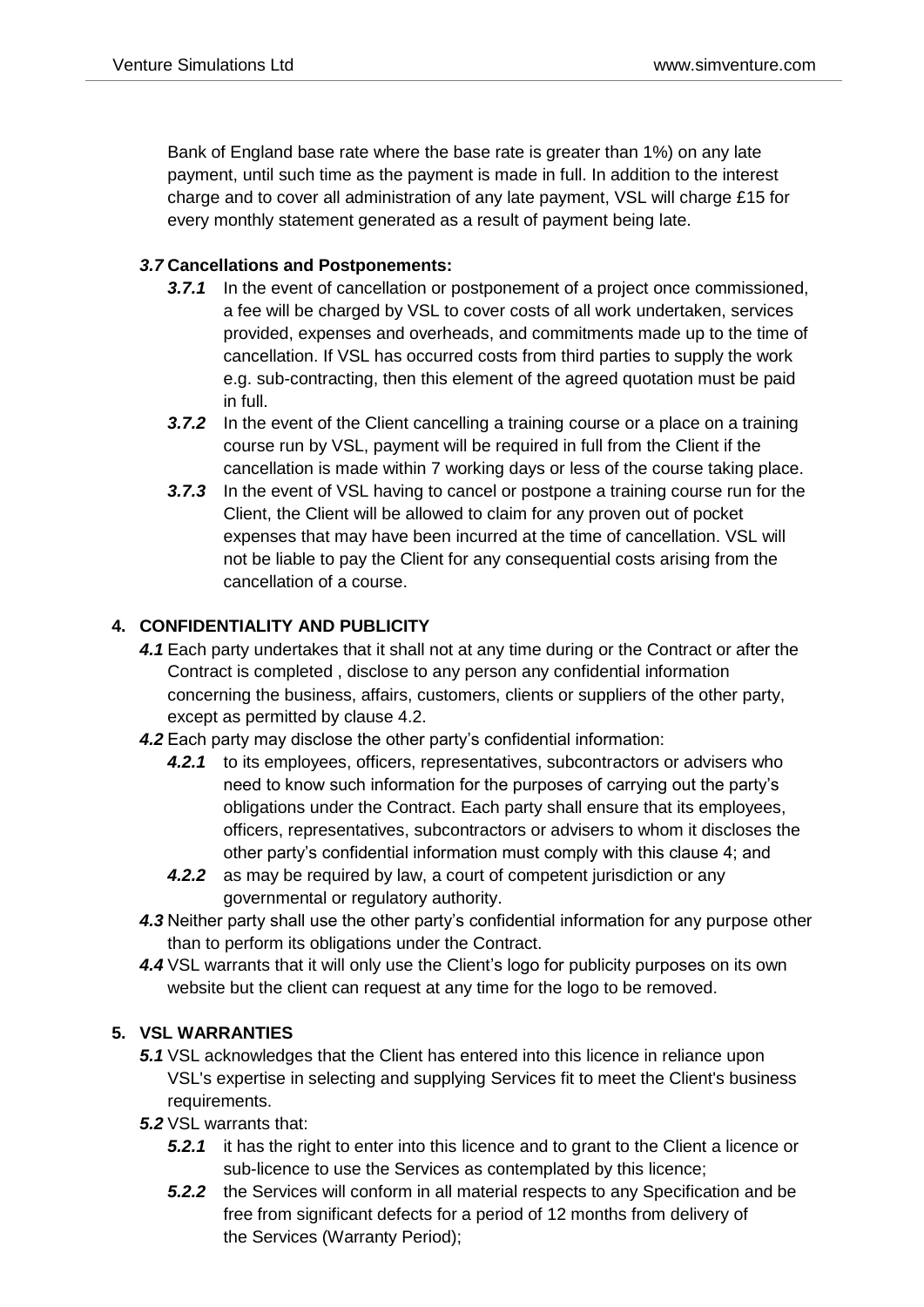- *5.2.3* the Services and the media on which the Services is delivered are free from vulnerabilities, viruses and other malicious code;
- *5.2.4* the media on which the Services are delivered under this licence will be free from defects:
- *5.3* If, within the Warranty Period or as soon as reasonably practicable thereafter, the Client notifies VSL of any defect or fault in the Services in consequence of which it fails to conform to any of the warranties in [Clause 5.2,](https://uk.practicallaw.thomsonreuters.com/Document/I33f12cbbe8cd11e398db8b09b4f043e0/View/FullText.html?navigationPath=Search%2Fv1%2Fresults%2Fnavigation%2Fi0ad604ab0000017d8f8a0fbef5ece89d%3Fppcid%3D7e9a95feb9ab4b49928909587c74be79%26Nav%3DKNOWHOW_UK%26fragmentIdentifier%3DI33f12cbbe8cd11e398db8b09b4f043e0%26parentRank%3D0%26startIndex%3D1%26contextData%3D%2528sc.Search%2529%26transitionType%3DSearchItem&listSource=Search&listPageSource=dca35c82f52d9231cbaa5b5e0d056126&list=KNOWHOW_UK&rank=2&sessionScopeId=3701a9cd00d5227ad075d739f9a692c409a9d2ce6dee73a24c580f94a5950480&ppcid=7e9a95feb9ab4b49928909587c74be79&originationContext=Search%20Result&transitionType=SearchItem&contextData=(sc.Search)&navId=EA0585E138D24F02CECFD0B755823316&comp=pluk#co_anchor_a545889) VSL shall, at VSL's option, promptly repair or replace the Services.
- *5.4* The warranties in [Clause 5.2](https://uk.practicallaw.thomsonreuters.com/Document/I33f12cbbe8cd11e398db8b09b4f043e0/View/FullText.html?navigationPath=Search%2Fv1%2Fresults%2Fnavigation%2Fi0ad604ab0000017d8f8a0fbef5ece89d%3Fppcid%3D7e9a95feb9ab4b49928909587c74be79%26Nav%3DKNOWHOW_UK%26fragmentIdentifier%3DI33f12cbbe8cd11e398db8b09b4f043e0%26parentRank%3D0%26startIndex%3D1%26contextData%3D%2528sc.Search%2529%26transitionType%3DSearchItem&listSource=Search&listPageSource=dca35c82f52d9231cbaa5b5e0d056126&list=KNOWHOW_UK&rank=2&sessionScopeId=3701a9cd00d5227ad075d739f9a692c409a9d2ce6dee73a24c580f94a5950480&ppcid=7e9a95feb9ab4b49928909587c74be79&originationContext=Search%20Result&transitionType=SearchItem&contextData=(sc.Search)&navId=EA0585E138D24F02CECFD0B755823316&comp=pluk#co_anchor_a545889) shall apply to any Modification that is acquired by the Client during the course of this licence as though the references to the date of this licence were references to the date on which such Modification was acquired.
- *5.5* Other than stated in this Clause 5, VSL hereby disclaims any representations and warranties of any kind, either express or implied, including without limitation warranties of merchantability, fitness for a particular purpose or as to operation or content. VSL uses reasonable efforts to include accurate and up-to-date information on this Site; it does not, however, make any warranties or representations as to its accuracy or completeness. VSL periodically adds, changes, improves, or updates the information and documents on this Site (including but not limited to products, pricings, programs, events, and offers) without notice. VSL assumes no liability or responsibility for any errors or omissions in the content of this Site.

#### **6. LIMITATION OF LIABILITY**

- *6.1* Subject to 6.5, neither party shall in any circumstances have any liability for any losses or damages which may be suffered by the other, whether the same are suffered directly or indirectly or are immediate or consequential, which fall within any of the following categories:
	- *6.1.1* special damage even though that party was aware of the circumstances in which such special damage could arise;
	- *6.1.2* loss of profits;
	- **6.1.3** loss of anticipated savings;
	- *6.1.4* loss of business opportunity and management time;
	- *6.1.5* loss of goodwill,

provided that this clause 6.1 shall not prevent claims for direct financial loss that are not excluded by any categories in Clause 6.1.

- *6.2* It is agreed that for the purpose of 6.1 claims for direct financial loss that are not so excluded include Client claims for:
	- *6.2.1* the costs and expenses in connection with the migration from the Services to substitute software;
	- *6.2.2* the cost of relevant external consultancy, internal or external computer time, acceptance testing and internal personnel support together with all profit and related costs incurred to remedy the defects in the Services;
	- **6.2.3** the cost of purchasing services to correct defects in the Services;
	- *6.2.4* expenditure (including promotional expenditure) rendered necessary as a result of defects in the Services;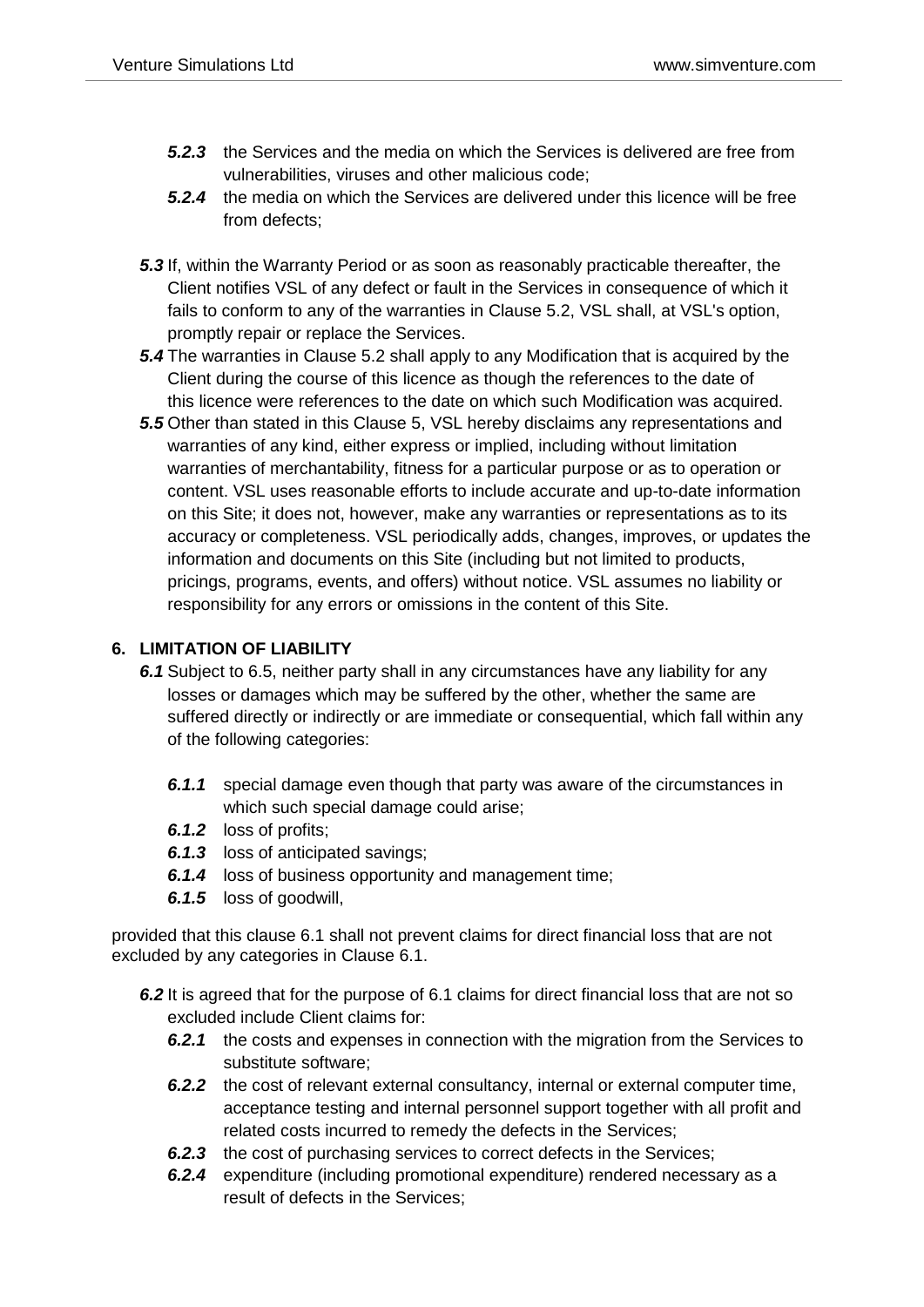- *6.2.5* costs and expenses up to a maximum of £5,000 (including legal costs and disbursements on a solicitor and client basis) of the Client incurred as a result of dealing with, and any fine imposed by, any regulatory authority in connection with any breach by the Client of its regulatory requirements resulting from any breach by VSL of its obligations under this licence.
- *6.3* Subject to Clause 6.4, the total liability of the Client and VSL, whether in contract, tort (including negligence) or otherwise and whether in connection with this licence or any collateral contract, shall in no circumstances exceed a sum equal to 100% of the fees paid under this Agreement.
- *6.4* The exclusions in [Clause 6.1](https://uk.practicallaw.thomsonreuters.com/Document/I33f12cbbe8cd11e398db8b09b4f043e0/View/FullText.html?navigationPath=Search%2Fv1%2Fresults%2Fnavigation%2Fi0ad604ab0000017d8f8a0fbef5ece89d%3Fppcid%3D7e9a95feb9ab4b49928909587c74be79%26Nav%3DKNOWHOW_UK%26fragmentIdentifier%3DI33f12cbbe8cd11e398db8b09b4f043e0%26parentRank%3D0%26startIndex%3D1%26contextData%3D%2528sc.Search%2529%26transitionType%3DSearchItem&listSource=Search&listPageSource=dca35c82f52d9231cbaa5b5e0d056126&list=KNOWHOW_UK&rank=2&sessionScopeId=3701a9cd00d5227ad075d739f9a692c409a9d2ce6dee73a24c580f94a5950480&ppcid=7e9a95feb9ab4b49928909587c74be79&originationContext=Search%20Result&transitionType=SearchItem&contextData=(sc.Search)&navId=EA0585E138D24F02CECFD0B755823316&comp=pluk#co_anchor_a539253) shall apply to the fullest extent permissible at law but neither party excludes any liability for death or personal injury caused by its negligence, or the negligence of its employees or agents, or for fraud or fraudulent misrepresentation or the deliberate default or wilful misconduct of that party, its employees or agents or subcontractors.

#### **7. INTELLECTUAL PROPERTY INDEMNITY**

- *7.1* All Intellectual Property Rights in the Services and any Modification belong, and shall belong, to VSL.
- *7.2* VSL undertakes to defend the Client from and against any claim or action that the possession, use, development, modification or maintenance of the Services (or any part thereof) infringes the Intellectual Property Rights of a third party ("Claim") and shall fully indemnify and hold harmless the Client from and against any losses, damages, costs (including all legal fees) and expenses incurred by or awarded against the Client as a result of, or in connection with, any such Claim.
- *7.3* If any third party makes a Claim, or notifies an intention to make a Claim against the Client, the Client shall:
	- *7.3.1* as soon as reasonably practicable, give written notice of the Claim to VSL, specifying the nature of the Claim in reasonable detail;
	- *7.3.2* not make any admission of liability, agreement or compromise in relation to the Claim without the prior written consent of VSL (such consent not to be unreasonably conditioned, withheld or delayed);
	- *7.3.3* give VSL and its professional advisers access at reasonable times (on reasonable prior notice) to its premises and its officers, directors, employees, agents, representatives or advisers, and to any relevant assets, accounts, documents and records within the power or control of the Client, so as to enable VSL and its professional advisers to examine them and to take copies (at VSL's expense) for the purpose of assessing the Claim; and
	- **7.3.4** subject to VSL providing security to the Client to the Client's reasonable satisfaction against any claim, liability, costs, expenses, damages or losses which may be incurred, take such action as VSL may reasonably request to avoid, dispute, compromise or defend the Claim.
- *7.4* Without prejudice to [Clause 10.2,](https://uk.practicallaw.thomsonreuters.com/Document/I33f12cbbe8cd11e398db8b09b4f043e0/View/FullText.html?navigationPath=Search%2Fv1%2Fresults%2Fnavigation%2Fi0ad604ab0000017d8f8a0fbef5ece89d%3Fppcid%3D7e9a95feb9ab4b49928909587c74be79%26Nav%3DKNOWHOW_UK%26fragmentIdentifier%3DI33f12cbbe8cd11e398db8b09b4f043e0%26parentRank%3D0%26startIndex%3D1%26contextData%3D%2528sc.Search%2529%26transitionType%3DSearchItem&listSource=Search&listPageSource=dca35c82f52d9231cbaa5b5e0d056126&list=KNOWHOW_UK&rank=2&sessionScopeId=3701a9cd00d5227ad075d739f9a692c409a9d2ce6dee73a24c580f94a5950480&ppcid=7e9a95feb9ab4b49928909587c74be79&originationContext=Search%20Result&transitionType=SearchItem&contextData=(sc.Search)&navId=EA0585E138D24F02CECFD0B755823316&comp=pluk#co_anchor_a803564) if any Claim is made, or in VSL's reasonable opinion is likely to be made, against the Client, VSL may, at its sole option and expense: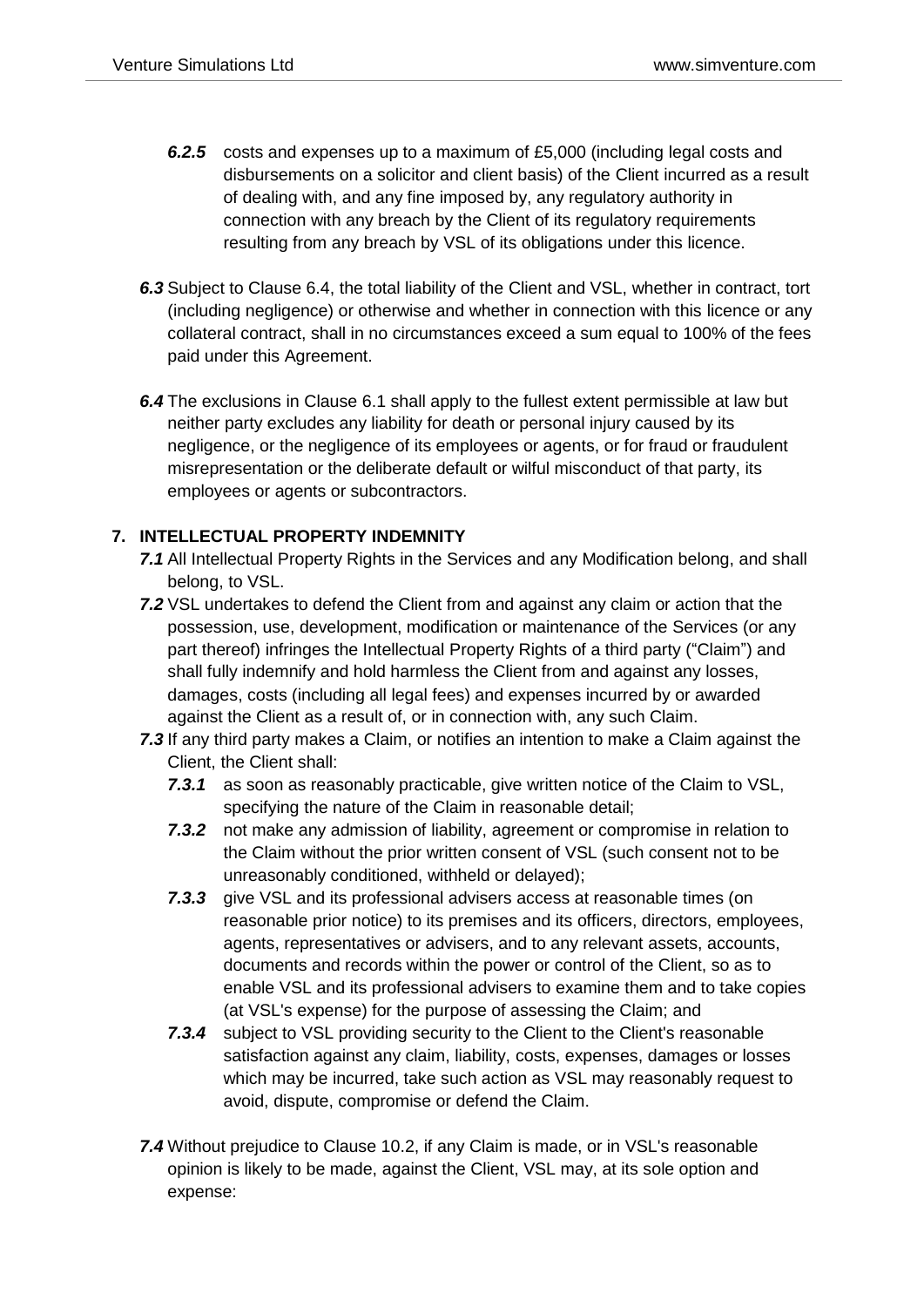- *7.4.1* procure for the Client the right to continue using, developing, modifying or maintaining the Services (or any part thereof) in accordance with the terms of this licence;
- *7.4.2* modify the Services so that it ceases to be infringing;
- **7.4.3** replace the Services with non-infringing services;
- *7.4.4* or repay to the Client an agreed proportion of sums which the Client has paid to VSL under this licence,

provided that if VSL modifies or replaces the Services, the modified or replacement Services must comply with the warranties contained in [Clause](https://uk.practicallaw.thomsonreuters.com/Document/I33f12cbbe8cd11e398db8b09b4f043e0/View/FullText.html?navigationPath=Search%2Fv1%2Fresults%2Fnavigation%2Fi0ad604ab0000017d8f8a0fbef5ece89d%3Fppcid%3D7e9a95feb9ab4b49928909587c74be79%26Nav%3DKNOWHOW_UK%26fragmentIdentifier%3DI33f12cbbe8cd11e398db8b09b4f043e0%26parentRank%3D0%26startIndex%3D1%26contextData%3D%2528sc.Search%2529%26transitionType%3DSearchItem&listSource=Search&listPageSource=dca35c82f52d9231cbaa5b5e0d056126&list=KNOWHOW_UK&rank=2&sessionScopeId=3701a9cd00d5227ad075d739f9a692c409a9d2ce6dee73a24c580f94a5950480&ppcid=7e9a95feb9ab4b49928909587c74be79&originationContext=Search%20Result&transitionType=SearchItem&contextData=(sc.Search)&navId=EA0585E138D24F02CECFD0B755823316&comp=pluk#co_anchor_a545889) 5.2 and the Client shall have the same rights in respect thereof as it would have had under those clauses had the references to the date of this licence been references to the date on which such modification or replacement was made.

### **8. CLIENT INDEMNITY**

*8.1* The Client agrees to defend, indemnify, and hold harmless VSL, its affiliates, subsidiaries, and divisions, and each of their officers, directors, employees and agents, from and against any claims, actions or demands, including without limitation reasonable legal and accounting fees, alleging or resulting from your use of the Content (including software) or your breach of the terms of this Agreement. VSL shall provide notice to you promptly of any such claim, suit, or proceeding and shall assist you, at your expense, in defending any such claim, suit or proceeding.

# **9. TERMINATION**

*9.1* In relation to termination, this licence may be terminated only:

- **9.1.1** by the Client at any time within the first month of software use as long as written notice to VSL is provided stating clearly the problem or fault with the product or associated service.
- **9.1.2** by VSL immediately by written notice to the Client if the Client is in material or persistent breach of any of the conditions [Clause 3.7](https://uk.practicallaw.thomsonreuters.com/Document/I33f12cbbe8cd11e398db8b09b4f043e0/View/FullText.html?navigationPath=Search%2Fv1%2Fresults%2Fnavigation%2Fi0ad604ab0000017d8f8a0fbef5ece89d%3Fppcid%3D7e9a95feb9ab4b49928909587c74be79%26Nav%3DKNOWHOW_UK%26fragmentIdentifier%3DI33f12cbbe8cd11e398db8b09b4f043e0%26parentRank%3D0%26startIndex%3D1%26contextData%3D%2528sc.Search%2529%26transitionType%3DSearchItem&listSource=Search&listPageSource=dca35c82f52d9231cbaa5b5e0d056126&list=KNOWHOW_UK&rank=2&sessionScopeId=3701a9cd00d5227ad075d739f9a692c409a9d2ce6dee73a24c580f94a5950480&ppcid=7e9a95feb9ab4b49928909587c74be79&originationContext=Search%20Result&transitionType=SearchItem&contextData=(sc.Search)&navId=EA0585E138D24F02CECFD0B755823316&comp=pluk#co_anchor_a860513) or Clause 4, and either that breach is incapable of remedy or the Client shall have failed to remedy that breach within 30 days after receiving written notice requiring it to remedy that breach;

termination of this licence by either party in accordance with the rights contained in [Clause](https://uk.practicallaw.thomsonreuters.com/Document/I33f12cbbe8cd11e398db8b09b4f043e0/View/FullText.html?navigationPath=Search%2Fv1%2Fresults%2Fnavigation%2Fi0ad604ab0000017d8f8a0fbef5ece89d%3Fppcid%3D7e9a95feb9ab4b49928909587c74be79%26Nav%3DKNOWHOW_UK%26fragmentIdentifier%3DI33f12cbbe8cd11e398db8b09b4f043e0%26parentRank%3D0%26startIndex%3D1%26contextData%3D%2528sc.Search%2529%26transitionType%3DSearchItem&listSource=Search&listPageSource=dca35c82f52d9231cbaa5b5e0d056126&list=KNOWHOW_UK&rank=2&sessionScopeId=3701a9cd00d5227ad075d739f9a692c409a9d2ce6dee73a24c580f94a5950480&ppcid=7e9a95feb9ab4b49928909587c74be79&originationContext=Search%20Result&transitionType=SearchItem&contextData=(sc.Search)&navId=EA0585E138D24F02CECFD0B755823316&comp=pluk#co_anchor_a183035)  [11.1\(a\)](https://uk.practicallaw.thomsonreuters.com/Document/I33f12cbbe8cd11e398db8b09b4f043e0/View/FullText.html?navigationPath=Search%2Fv1%2Fresults%2Fnavigation%2Fi0ad604ab0000017d8f8a0fbef5ece89d%3Fppcid%3D7e9a95feb9ab4b49928909587c74be79%26Nav%3DKNOWHOW_UK%26fragmentIdentifier%3DI33f12cbbe8cd11e398db8b09b4f043e0%26parentRank%3D0%26startIndex%3D1%26contextData%3D%2528sc.Search%2529%26transitionType%3DSearchItem&listSource=Search&listPageSource=dca35c82f52d9231cbaa5b5e0d056126&list=KNOWHOW_UK&rank=2&sessionScopeId=3701a9cd00d5227ad075d739f9a692c409a9d2ce6dee73a24c580f94a5950480&ppcid=7e9a95feb9ab4b49928909587c74be79&originationContext=Search%20Result&transitionType=SearchItem&contextData=(sc.Search)&navId=EA0585E138D24F02CECFD0B755823316&comp=pluk#co_anchor_a183035) shall not affect the accrued rights, remedies, obligations or liabilities of the parties existing at termination.

- **9.2** On termination or expiry of this agreement, the following clauses shall continue in force: [Clause 1,](https://uk.practicallaw.thomsonreuters.com/Document/I33f12cbbe8cd11e398db8b09b4f043e0/View/FullText.html?navigationPath=Search%2Fv1%2Fresults%2Fnavigation%2Fi0ad604ab0000017d8f8a0fbef5ece89d%3Fppcid%3D7e9a95feb9ab4b49928909587c74be79%26Nav%3DKNOWHOW_UK%26fragmentIdentifier%3DI33f12cbbe8cd11e398db8b09b4f043e0%26parentRank%3D0%26startIndex%3D1%26contextData%3D%2528sc.Search%2529%26transitionType%3DSearchItem&listSource=Search&listPageSource=dca35c82f52d9231cbaa5b5e0d056126&list=KNOWHOW_UK&rank=2&sessionScopeId=3701a9cd00d5227ad075d739f9a692c409a9d2ce6dee73a24c580f94a5950480&ppcid=7e9a95feb9ab4b49928909587c74be79&originationContext=Search%20Result&transitionType=SearchItem&contextData=(sc.Search)&navId=EA0585E138D24F02CECFD0B755823316&comp=pluk#co_anchor_a532169) Clause [4,](https://uk.practicallaw.thomsonreuters.com/Document/I33f12cbbe8cd11e398db8b09b4f043e0/View/FullText.html?navigationPath=Search%2Fv1%2Fresults%2Fnavigation%2Fi0ad604ab0000017d8f8a0fbef5ece89d%3Fppcid%3D7e9a95feb9ab4b49928909587c74be79%26Nav%3DKNOWHOW_UK%26fragmentIdentifier%3DI33f12cbbe8cd11e398db8b09b4f043e0%26parentRank%3D0%26startIndex%3D1%26contextData%3D%2528sc.Search%2529%26transitionType%3DSearchItem&listSource=Search&listPageSource=dca35c82f52d9231cbaa5b5e0d056126&list=KNOWHOW_UK&rank=2&sessionScopeId=3701a9cd00d5227ad075d739f9a692c409a9d2ce6dee73a24c580f94a5950480&ppcid=7e9a95feb9ab4b49928909587c74be79&originationContext=Search%20Result&transitionType=SearchItem&contextData=(sc.Search)&navId=EA0585E138D24F02CECFD0B755823316&comp=pluk#co_anchor_a978510) and Clause [7.](https://uk.practicallaw.thomsonreuters.com/Document/I33f12cbbe8cd11e398db8b09b4f043e0/View/FullText.html?navigationPath=Search%2Fv1%2Fresults%2Fnavigation%2Fi0ad604ab0000017d8f8a0fbef5ece89d%3Fppcid%3D7e9a95feb9ab4b49928909587c74be79%26Nav%3DKNOWHOW_UK%26fragmentIdentifier%3DI33f12cbbe8cd11e398db8b09b4f043e0%26parentRank%3D0%26startIndex%3D1%26contextData%3D%2528sc.Search%2529%26transitionType%3DSearchItem&listSource=Search&listPageSource=dca35c82f52d9231cbaa5b5e0d056126&list=KNOWHOW_UK&rank=2&sessionScopeId=3701a9cd00d5227ad075d739f9a692c409a9d2ce6dee73a24c580f94a5950480&ppcid=7e9a95feb9ab4b49928909587c74be79&originationContext=Search%20Result&transitionType=SearchItem&contextData=(sc.Search)&navId=EA0585E138D24F02CECFD0B755823316&comp=pluk#co_anchor_a69204)
- *9.3* Termination or expiry of this agreement shall not affect any rights, remedies, obligations or liabilities of the parties that have accrued up to the date of termination or expiry, including the right to claim damages in respect of any breach of the agreement which existed at or before the date of termination or expiry.
- **10. VARIATION.** No variation of this agreement shall be effective unless it is in writing and signed by the parties (or their authorised representatives).
- **11. SEVERANCE**. If any provision or part-provision of this agreement is or becomes invalid, illegal or unenforceable, it shall be deemed deleted, but that shall not affect the validity and enforceability of the rest of this agreement. If any provision or part-provision of this agreement is deemed deleted under [this](https://uk.practicallaw.thomsonreuters.com/Document/I33f12cbbe8cd11e398db8b09b4f043e0/View/FullText.html?navigationPath=Search%2Fv1%2Fresults%2Fnavigation%2Fi0ad604ab0000017d8f8a0fbef5ece89d%3Fppcid%3D7e9a95feb9ab4b49928909587c74be79%26Nav%3DKNOWHOW_UK%26fragmentIdentifier%3DI33f12cbbe8cd11e398db8b09b4f043e0%26parentRank%3D0%26startIndex%3D1%26contextData%3D%2528sc.Search%2529%26transitionType%3DSearchItem&listSource=Search&listPageSource=dca35c82f52d9231cbaa5b5e0d056126&list=KNOWHOW_UK&rank=2&sessionScopeId=3701a9cd00d5227ad075d739f9a692c409a9d2ce6dee73a24c580f94a5950480&ppcid=7e9a95feb9ab4b49928909587c74be79&originationContext=Search%20Result&transitionType=SearchItem&contextData=(sc.Search)&navId=EA0585E138D24F02CECFD0B755823316&comp=pluk#co_anchor_a656170) clause, the parties shall negotiate in good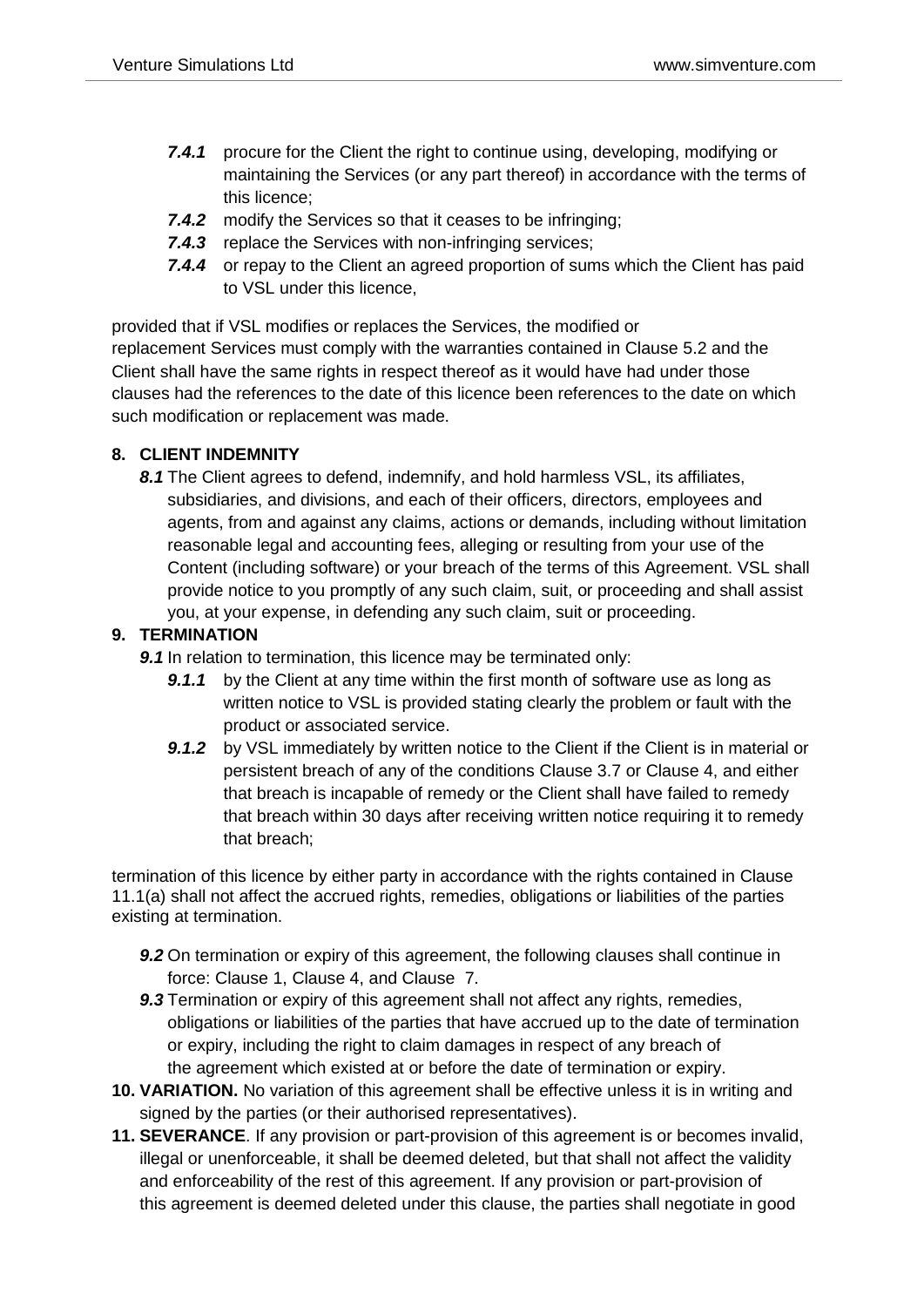faith to agree a replacement provision that, to the greatest extent possible, achieves the intended commercial result of the original provision.

- **12. THIRD PARTY RIGHTS.** A person who is not a party to this agreement shall not have any rights under the Contracts (Rights of Third Parties) Act 1999 to enforce any term of this agreement, but this does not affect any right or remedy of a third party which exists, or is available, apart from that Act.
- **13. RIGHTS AND REMEDIES.** Except as expressly provided in this agreement, the rights and remedies provided under this agreement are in addition to, and not exclusive of, any rights or remedies provided by law.
- **14. WAIVER.** No failure or delay by a party to exercise any right or remedy provided under this agreement or by law shall constitute a waiver of that or any other right or remedy, nor shall it prevent or restrict the further exercise of that or any other right or remedy. No single or partial exercise of such right or remedy shall prevent or restrict the further exercise of that or any other right or remedy.
- **15. NO PARTNERSHIP OR AGENCY.** Nothing in this agreement is intended to, or shall be deemed to, establish any partnership or joint venture between any of the parties, constitute any party the agent of another party, or authorise any party to make or enter into any commitments for or on behalf of any other party. Each party confirms it is acting on its own behalf and not for the benefit of any other person.
- **16. NOTICES.** Any notice or other communication given to a Party under in connection with this Agreement shall be in writing and shall be delivered by hand or by pre-paid firstclass post to that Party's principal place of business. A notice shall be deemed to have been delivered (a) if by hand, at the time the notice is left at the proper address and (b) if by mail, at 9.00am the second business day after posting.
- **17. FORCE MAJEURE**. If either Party is delayed or prevented in the performance of any of its obligations under the Contract by an event, circumstance or cause beyond its reasonable control which by its nature could not have been foreseen or, if foreseeable, was unavoidable (save any that merely increases the cost of performing such obligations and excluding any strikes, lock-outs or other industrial disputes involving its own workforce or that of any of its agents or sub-contractors), that party shall not be liable for such delay or non-performance and the time for performance of the affected obligation shall be extended by such period as is reasonable to enable that party, using all reasonable endeavours, to perform that obligation.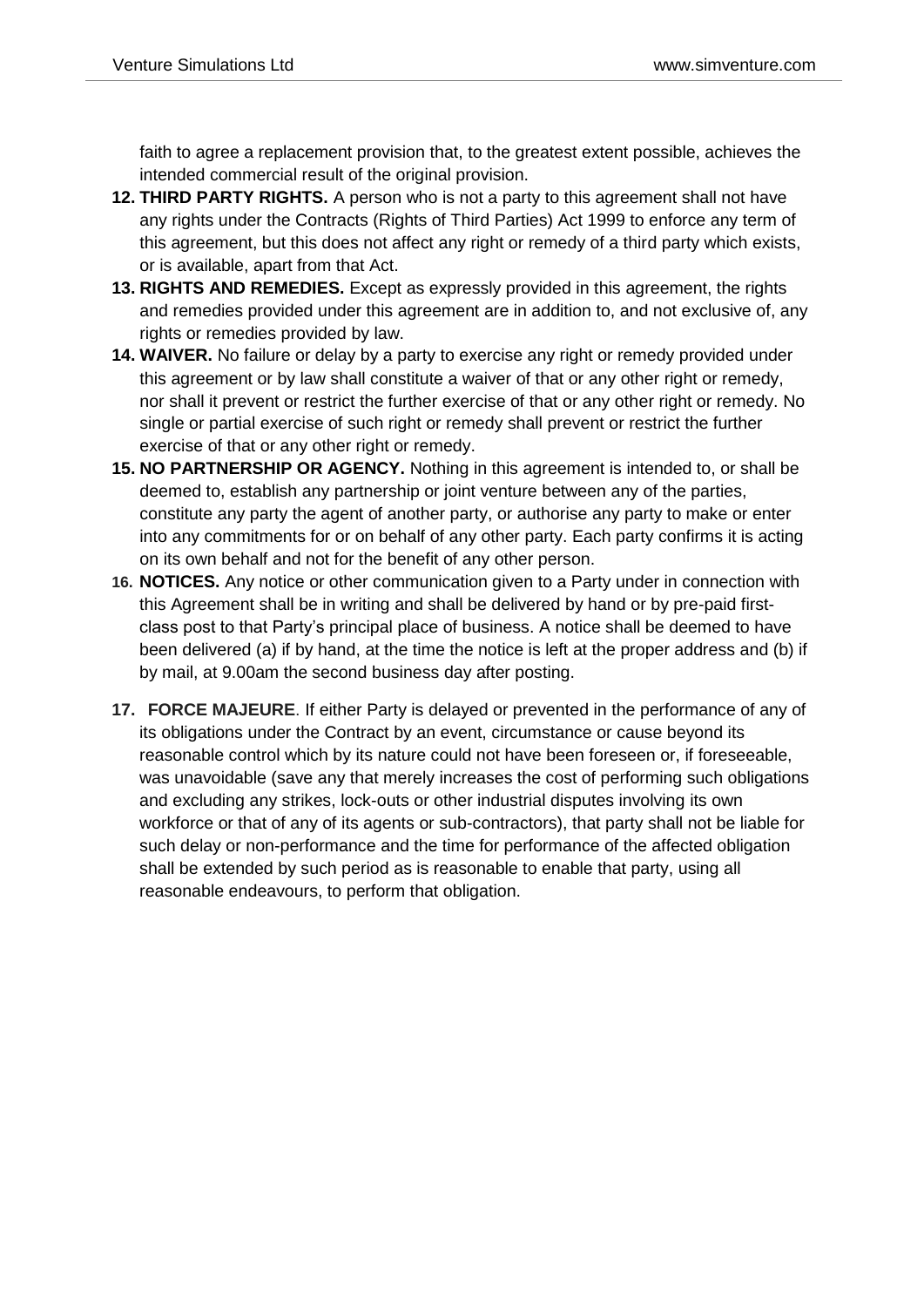

### This Software Licence Agreement starts on **INSERT DATE** and is valid for a maximum of 12 Months. No Auto-Renewals will apply.

| Signed    | <b>Venture Simulations Ltd</b> | <b>CLIENT</b> |
|-----------|--------------------------------|---------------|
| Name      | [Enter name]                   | [Enter name]  |
| Title     | [Enter title]                  | [Enter title] |
| Signature |                                |               |
| Date      | [Enter date]                   | [Enter date]  |